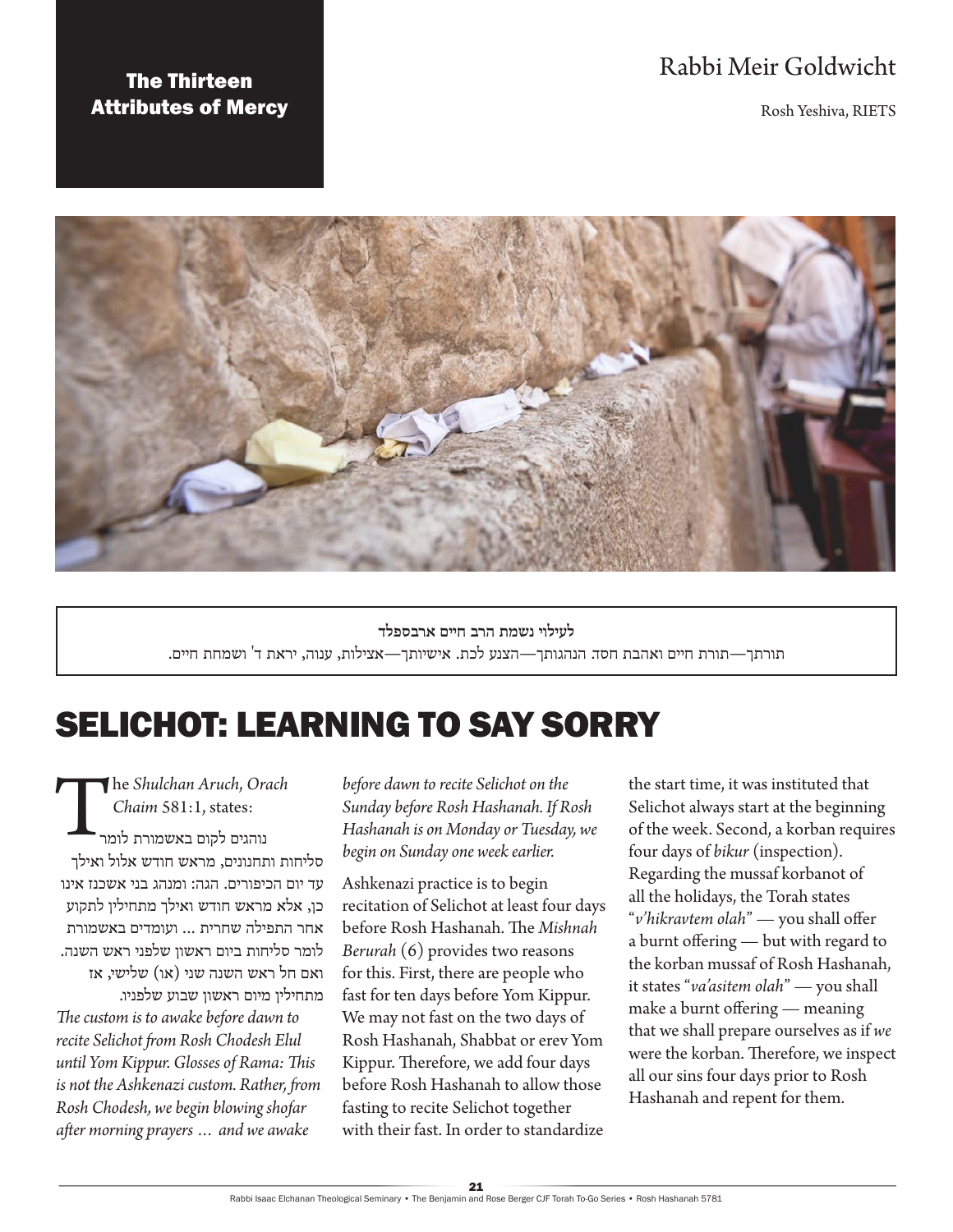#### Kidamnucha Techilah: We First Approach You Ahead of Time

The *pizmon*, the central prayer for the first night of Selichot for Ashkenazim on Motzei Shabbat, begins:

בְמוֹצַאֵי מְנוּחַה, קִדַּמְנוּךְּ תְּחָלַה. הַט אַזְנִךְּ ממרום, יושֵב תְּהִלַּה. לִשְׁמֹעַ אֵל־הָרְנָּה וְאֵל־ הַתִּפְלָה: אֵת־יִמְין עֹז עוֹרְרָה, לַעֲשׂות חָיִל. בְצֶדֶק נֶעֱקַד, וְנִשְׁחַט תְּמוּרוֹ אָיִל. גְּנוֹן נָא גִזְעֹו, בּזעקם בּעַוֹד ליל. *After the departure of the Sabbath, as we first approach You, incline Your ear from on High, You Who are enthroned upon praises, [and] hear our cry and our prayer! Raise Your mighty right hand to act valiantly [against our accusers] for the sake of [Isaac] the righteous one, who was bound [on the altar], and in whose stead a ram was slain — shield his descendants as they cry to You while it is yet night.* **Translation adapted from the Metsudah Selichos**

The question is: Since we are reciting this prayer close to Rosh Hashanah, not on Rosh Chodesh Elul like the Sephardim, how then can we say, "After the departure of the Sabbath, we first approach You ahead of time"? We aren't early. We are late. We are waiting until four days before Rosh Hashanah to recite Selichot.

#### Adam Harishon's Punishment

Let us answer this question with the following approach: On the very same day that Adam Harishon was created, he was also judged. Our rabbis tell us that he sinned on the same day he was created, and through this sin, he forfeited eternal life in Gan Eden. However, the reason for his punishment was not because he ate from the Tree of Knowledge. Let us examine the *pesukim*:

וַיִּשְׁמְעוּ אֶת קוֹל ה' אֱלֹקִים מִתְהַלֵּךְ בַּגֵּן לְרוּחַ

הַ ּיֹום וַ יִ תְ חַ בֵ א הָ אָ דָ ם וְ אִ שְ ּתֹו מִ פְ נֵי ה' אֱ ֹלקִ ים בְתוֹךְ עֵץ הְגֵן. וִיקְרָא ה' אַלקִים אַל הָאָדִם וַ יֹאמֶ ר לֹו אַ יֶ כָ ה. וַ יֹאמֶ ר אֶ ת קֹלְ ָך שָ מַ עְ תִ י בַ גָ ן וַאִירַא כִּי עֵירֹם אֲנֹכִי וַאֲחָבֶא. וַיֹּאמֶר מִי הִגְּיד לְךָ כִּי עֵירֹם אָתָה הֲמִן הָעֵץ אֲשֶׁר צִוְּיתִיךָּ לְבִלְתִּי אֲכַל מִמֶּנּוּ אָכָלְתָּ. וַיֹּאמֶר הָאָדָם הָאִשָּׁה אֲשֶׁר נְתַתָּה עִמַּדִי הִוא נַתְנַה לִּי מִן הַעֵּץ וַאֹכֵל.

*They heard the sound of the Lord God moving about in the garden at the breezy time of day; and the man and his wife hid from the Lord God among the trees of the garden. The Lord God called out to the man and said to him, "Where are you?" He replied, "I heard the sound of You in the garden, and I was afraid because I was naked, so I hid." Then He asked, "Who told you that you were naked? Did you eat of the tree from which I had forbidden you to eat?" The man said, "The woman You put at my side — she gave me of the tree, and I ate."* **Bereishit 3:8-12**

Hashem asks Adam, "Where are you?" and the man should have given his precise location within Gan Eden, but instead he answers, "I heard the sound of You in the garden, and I was afraid because I was naked, so I hid." He never answers the question he was asked. Hashem then asks, "Did you eat of the tree from which I had forbidden you to eat?" This is a yes or no question. Did you eat from the tree or not? Here, too, he doesn't answer the question but blames his wife. Hashem never asked him about her role and yet he uses her to give an evasive answer. Adam ruins his relationship with his wife by blaming her, and he ruins his relationship with Hashem because he wouldn't answer the questions he was asked.

## Accepting Responsibility

Adam lost his ability to remain in Gan Eden because he didn't know how to say one word: *selicha* — sorry. If he

would have used this one word, he would have remained. Everything is contingent on this one word because *selicha* means, I accept upon myself responsibility for my actions and therefore I regret what I did.

Parashat Nitzavim opens with a description of a covenant between Hashem and the Jewish people:

אַתֵּם נִצָּבִים הַיּוֹם כָּלְכֵם לִפְנֵי ה' אֱלֹקֵיכֵם רָ אשֵ יכֶ ם שִ בְ טֵ יכֶ ם זִקְ נֵיכֶ ם וְ שֹטְ רֵ יכֶ ם כֹל אִ יׁש יִשְׂרַאֵל. טַפְּכֶם נְשֵׁיכֶם וְגֵרְךָּ אֲשֶׁר בְּקֶרֶב מַחֲנֵיךָ מֵחֹטֵב עֵצֵיךְ עַד שֹׂאֵב מֵימֵיךְ. לְעַבְרְךָ בְּבְרִית ה<sup>'</sup> אֱ ֹלקֶ יָך ּובְ אָ לָ תֹו אֲ שֶ ר ה' אֱ ֹלקֶ יָך כֹרֵ ת עִ מְ ָך הַ ּיֹום. *You stand this day, all of you, before the Lord your God — your tribal heads, your elders and your officials, all the men of Israel, your children, your wives, even the stranger within your camp, from woodchopper to water drawer — to enter into the covenant of the LORD your God, which the LORD your God is concluding with you this day, with its sanctions.* **Devarim 9:9-11**

When telling us that the Jewish people were standing before Hashem, why did the Torah use the word "*nitzavim*" and not the more common word for standing — "*omdim*"? The *Ohr Hachaim* explains that the word "*nitzavim*" implies an acceptance of responsibility. We find in Megillat Rut that Boaz talks to the "*nitzav al hakotzrim*" — the person supervising the farmers. *Nitzav* means responsible. As such, each of us has a personal responsibility for our own actions and for the actions of others that we can influence. Chazal (*Shabbat* 54b) tell us that one who can influence others and doesn't do so is responsible for their sins. Therefore, when we say "*selicha*," we are accepting responsibility for what happened.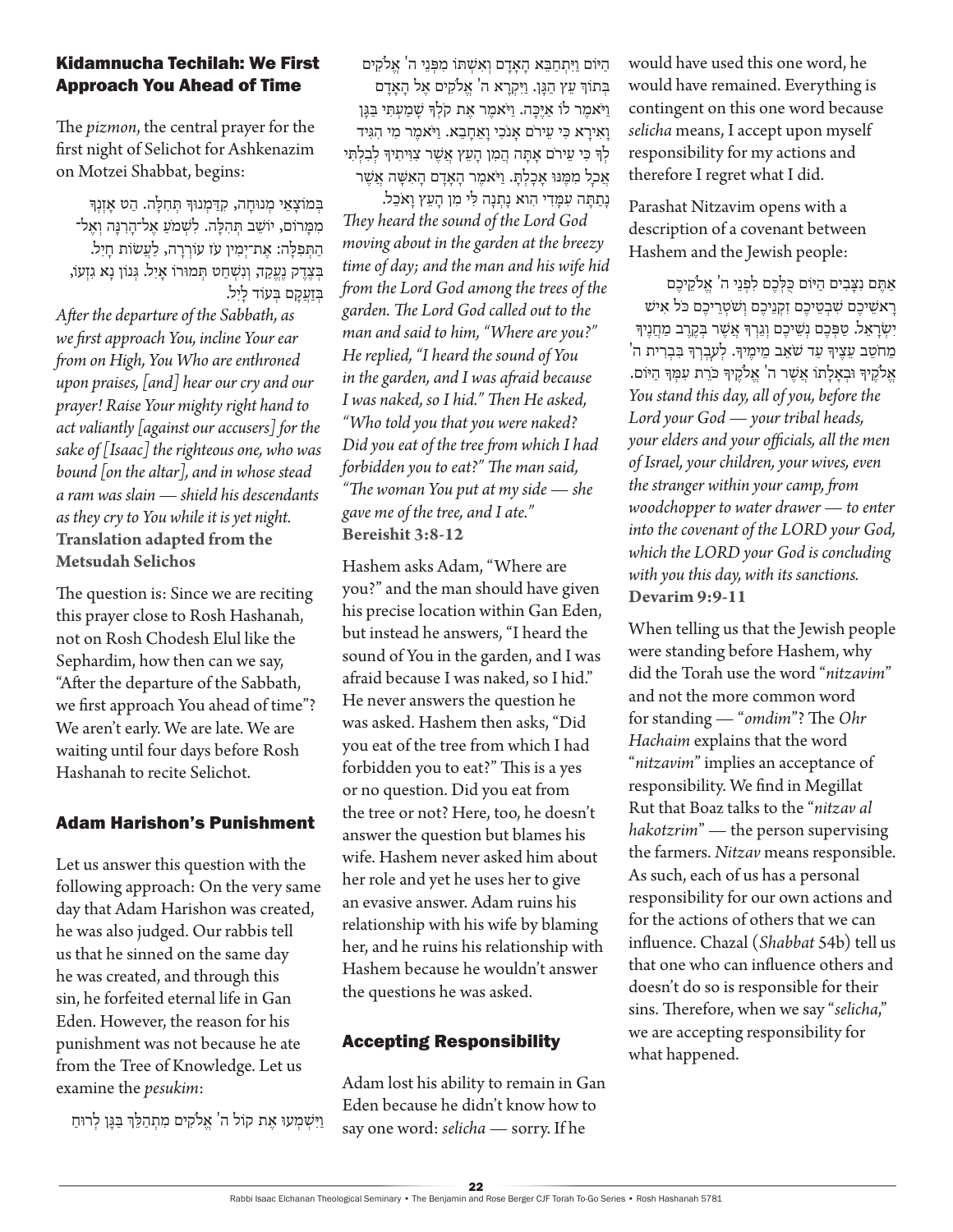#### *Selach Lanu*

Reciting Selichot in Elul means saying sorry, even though it's not easy to do. In our Yamim Noraim liturgy we recite, "*selach lanu, mechal lanu, kaper lanu*" — forgive us, pardon us, grant us atonement. What is the difference between *selicha* and *mechila*? *Selicha* means I am sorry for what I did. *Mechila* as a noun means a tunnel. As a verb it means to dig. If we say we are sorry, Hashem helps us dig a tunnel to get to a place of atonement.

In our Yom Kippur Amidah, we refer to Hashem as *Melech mochel v'soleach la'avonoteinu* — the King who pardons and forgives our sins. Why is the order reversed? Why does *mechila* come before *selicha*? Because from Hashem's perspective, *mechila* can come first. If He sees that we are interested in *selicha*, He opens a path for us to reach *selicha* and then atonement.

#### The Thirteen Midot Harachamim

It is very difficult to ask for forgiveness. Our hubris prevents us from lowering ourselves to the level of begging for forgiveness. How do we get to a point where we can properly say that we are sorry? The answer is the Thirteen Attributes of Mercy.

The Gemara, *Rosh Hashanah* 17b, states:

ויעבור ה' על פניו ויקרא א"ר יוחנן אלמלא מקרא כתוב אי אפשר לאומרו מלמד שנתעטף הקב"ה כשליח צבור והראה לו למשה סדר תפלה אמר לו כל זמן שישראל חוטאין יעשו לפני כסדר הזה ואני מוחל להם ה' ה' אני הוא קודם שיחטא האדם ואני הוא לאחר שיחטא האדם ויעשה תשובה אל רחום וחנון אמר רב יהודה ברית כרותה לי"ג מדות שאינן חוזרות ריקם.

*The verse states: "And the Lord passed by before him, and proclaimed" (Exodus* 

*34:6). Rabbi Yochanan said: Were it not explicitly written in the verse, it would be impossible to say this. The verse teaches that the Holy One, Blessed be He, wrapped Himself in a prayer shawl like a prayer leader and showed Moses the structure of the order of the prayer. He said to him: Whenever the Jewish people sin, let them act before Me in accordance with this order and I will forgive them. The verse continues: "The Lord, the Lord," I am He before a person sins, and I am He after a person sins and performs repentance, "God, merciful and gracious" (Exodus 34:6). Rav Yehuda said: A covenant was made with the Thirteen Attributes that they will not return empty-handed, as it is stated in this regard: "Behold, I make a covenant."* **Translation adapted from The William Davidson digital edition of the Koren Noé Talmud**

Rabbeinu Chananel adds:

ה' ה' אני הוא קודם שיחטא האדם שכתוב בו בספר החיים ואני ה' לאחר שיחטא האדם וישוב בתשובה שמקבלו כאלו לא חטא. *The Lord, The Lord, I am [the Lord] before a person sins and it is still written in the Book of Life and I am the Lord after a person sins and repents. [Hashem] accepts him as if he never sinned.*

The Thirteen Attributes teach us that through teshuva, Hashem accepts us as if we never sinned.

The Torah gives us the following instruction when we go to war:

כִּי תֵצֵא מַחֲנֵה עַל אֹיְבֵיךְּ וְנִשְׁמַרְתַּ מִכֹּל דַּבַר רַע ... וְיָד תִּהְיֶה לְךָּ מִחוּץ לַמַּחֲנֶה וְיַצַאתַ שַׁמַּה חוּץ. וְיָתֵד תִּהְיֶה לְךָּ עַל אֲזֶנֵךְ וְהַיָּה בְּשֶׁבְתְּךָ חוּץ וְחָפַרְתָּה בָה וְשַׁבְתָּ וְכָסִיתָ אֶת צֵאָתֵךָ. כִּי ה' אֱלֹקֶיךָּ מִתְהַלֵּךְ בְקֶרֶב מַחֲנֵךָּ לְהַצִילִךְ וְלָתֵת אֹיְבֵיךְ לְפָנֵיךְ וְהַיַה מַחֲנֵיךְ קַדוֹשׁ וְלֹא יִרְאֶה בְךָ עֲרְוַת דַּבָר וְשָׁב מֵאַחֲרֵיךָ.

*When you go out as a troop against your enemies, be on your guard against anything untoward … Further, there* 

*shall be an area for you outside the camp, where you may relieve yourself. With your gear you shall have a stake, and when you have squatted you shall dig a hole with it and cover up your excrement. Since the Lord your God moves about in your camp to protect you and to deliver your enemies to you, let your camp be holy; let Him not find anything unseemly among you and turn away from you.*

The *Ba'al Haturim* comments:

ויתד תהיה לך על אזנך. בגימ׳ מדותי תהיה על

אזנך. כלומר י״ג מדות יהיו כלי זיין שלך. *"With your gear you shall have a stake" is the same numerical value as "My attributes shall be with your gear." Meaning that the Thirteen Attributes should be your weapon.*

Our weapon during the Yamim Noraim is the Thirteen Attributes. Based on this, we can understand the closing *selicha* for Ashkenazim at Neilah:

תּמַכִתִּי יְתֵדוֹתֵי בִּשָׁלֹש עֵשְׂרֵה תֲבוֹת. וּבִשַׁעֲרֵי דמעות כִּי לֹא נִשְׁלַבוֹת. לָכֵן שָׁפֵכְתִּי שֶׂיחַ פְּנֵי בוֹחֵן

לִבּוֹת. בַּטְוּחַ אֲנִי בְּאֵלֶה וּבִזְכוּת שִׁלְשֵׁת אָבוֹת. *I plant my stakes with the Thirteen Attributes [of God], and rely on the gates of [penitent] tears, which are never joined; therefore, I have poured out my prayers before Him, Who searches hearts. I trust in these, and in the merit of the three Patriarchs.*

The Thirteen Attributes are our stake. Just like a stake holds down a tent so that it doesn't blow in the wind, our stakes, the Thirteen Attributes, keep us grounded. This is why we recite the Thirteen Attributes seven times during Neilah. These Thirteen Attributes don't provide forgiveness from Hashem nor are they a request from Hashem. Rather, through these, we understand the Creator of the World. He has so many reasons not to forgive us. We have asked for forgiveness so many times, and even